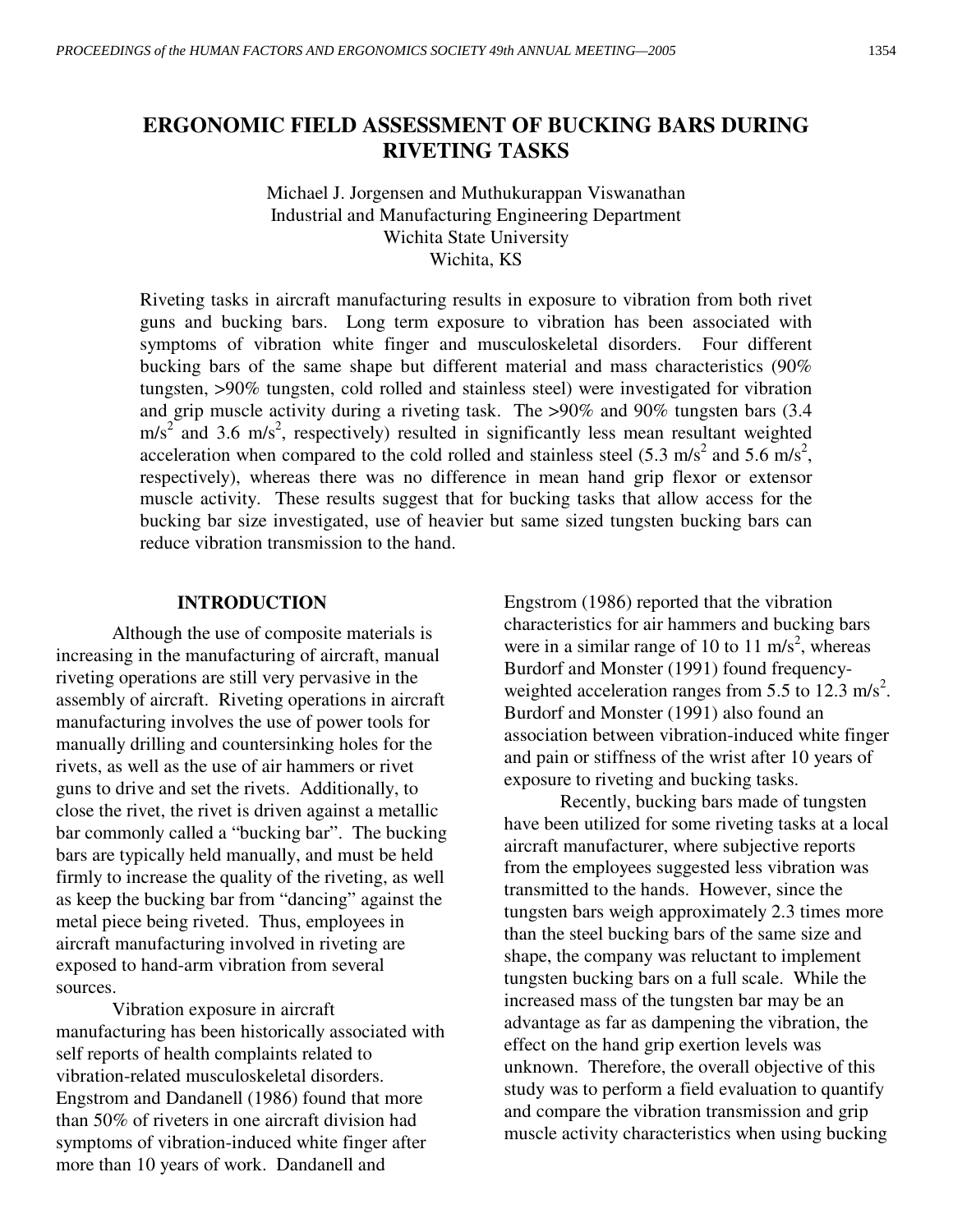bars of the same size and shape, but made of different materials.

## **METHODS**

## **Approach**

 This investigation measured and compared vibration and impact forces transmitted to the bucking bars of different materials utilizing an accelerometer attached to the bucking bar while employees held the bars. This investigation also quantified and compared the exertion level of the hand grip muscles using electromyography (EMG) while using bucking bars of different materials.

## **Subjects**

 Five employees (three females and two males) who were experienced at bucking rivets volunteered to participate in this study. The mean (SD) age and years of experience for the subjects was 45.0 yrs (9.8) and 15.8 yrs (11.7), respectively. Each employee was briefed on the objectives of this study and signed an informed consent form approved by the Wichita State University Internal Review Board for Human Subjects.

## **Experimental Design**

 The independent variable consisted of the bucking bar, for which four bucking bars of different materials were investigated. The dependent variables consisted of mean percent maximum hand grip muscle activity for the flexor and extensor muscle groups, mean and peak resultant weighted acceleration, and the ISO 5349 estimated exposure period until 10% of a population exposed to four hours a day of the measured vibration levels developed blanching of the fingers.

## **Equipment**

 All four bucking bars were cut to the same size and shape  $(6.7 \times 2.4 \times 1.7 \text{ cm}; L \times H \times W)$  (Figure 1). The cold rolled bar weighed 389.6 g, the stainless steel bar weighed 385.5 g, the 90%

tungsten bar weighed 807.2 g, and the  $>90\%$ tungsten bar weighed 902.3 g. One employee using the same air hammer (size E2) drove the rivets for all subjects using the bucking bars. A square skin (approximately 12 inches by 12 inches) was fitted with six vertical rows of rivets, and was attached to a vertical metal frame to provide stability to the skin for the riveting and bucking task (Figure 2).



Figure 1. Bucking bars used for experimental tasks. The left bucking bar is made of cold rolled steel, the middle bucking bar is made of stainless steel, and the right bucking bar is made of >90% tungsten. The 90% tungsten (not shown) was the same size as those shown in the figure.

 A datalogger (Biometrics DataLOG II) was used to collect the vibration and electromyography data during the experimental trials. Bucking bar vibration was collected using a 10g tri-axial accelerometer (Biometrics S2-10G-MF Series 2), and right hand/wrist flexor and extensor muscle activity was collected from a bipolar EMG sensors (Biometrics SX230). The accelerometer voltages were collected at 5000 Hz, whereas the EMG voltages were collected simultaneously at 1000 Hz by the datalogger.



Figure 2. Accelerometer attached to the bucking bar during the experimental task.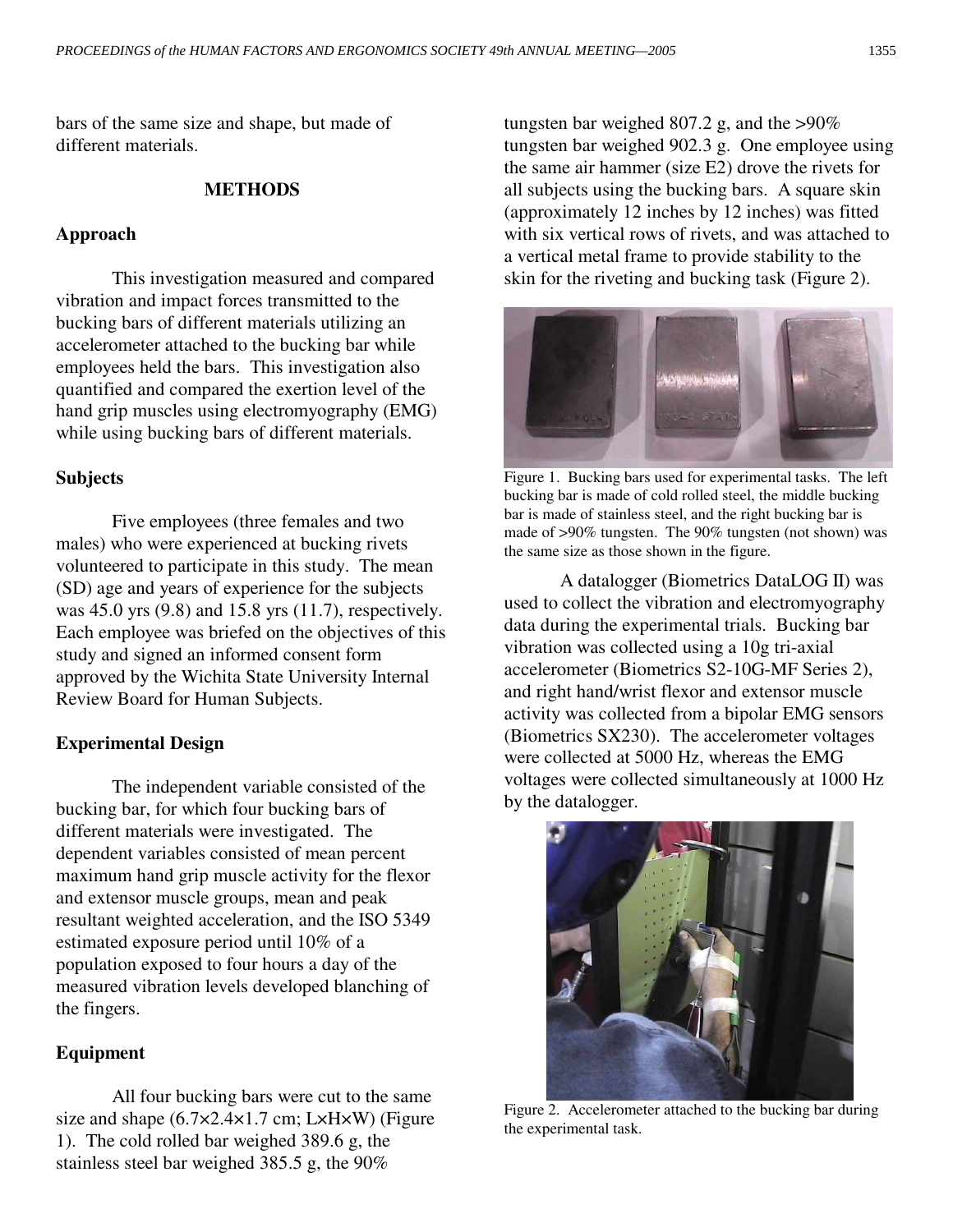#### **Experimental Protocol**

 The bipolar EMG electrodes were applied over the right flexor digitorum superficialis muscle group and the right extensor digitorum muscle group using standardized techniques (Zipp 1982), and a ground electrode was placed over the right lateral epicondyle. To obtain a reference value for muscle activity in order to compare the experimental trials, two five-second maximum voluntary contraction (MVC) power grip exertions were performed using a power grip dynamometer in the same posture as the experimental trials, followed by two five-second MVC static wrist extension exertion by the employee where the EMG muscle activity was captured. The accelerometer was attached to each bucking bar using double sided adhesive tape. Each subject would buck approximately 30 consecutive rivets (two vertical columns of rivets) with each of the bucking bars (Figure 2).

#### **Data Analysis**

 The EMG signals from the sensors were already band-pass filtered between 30 Hz and 450 Hz due to the configuration of the EMG sensors. The EMG signals for the MVCs and experimental trials were full wave rectified and smoothed using a 60 msec sliding moving average window. The experimental trial EMG analysis consisted of normalizing the wrist flexor and extensor muscle activity during the bucking bar exertions to the peak flexor and extensor muscle group activity elicited during the MVCs. Analysis on the normalized EMG signals included a determination of the mean normalized EMG signal across the different subjects as a function of each bucking bar.

 The vibration data from the triaxial accelerometer was analyzed for the peak and mean resultant weighted acceleration for each bucking bar using window bins of 1024 data points and a Butterworth filter order of 2, with a low cutoff frequency of 1 Hz and high cutoff frequency of 2500 Hz using the Vibration Analysis Tool Set (VATS) software (NexGen Ergonomics). Based upon the magnitude of the vibration measured from each of the bucking bars, an estimate of the exposure period (years) until 10% of the exposed population that have four hours of exposure per day develop the onset of vascular disorders (finger blanching) was determined according to ISO 5349.

#### **Statistical Analysis**

 Descriptive statistics were derived for the mean and peak resultant weighted acceleration, mean hand/wrist flexor and extensor EMG and exposure period estimate. For each dependent variable, a one-way repeated measures Analysis of Variance (ANOVA) was performed to determine if there were differences in the dependent variables as a function of bucking bar type. Significant effects were investigated via Tukey pair-wise comparisons utilizing a family-wise  $\alpha = 0.05$ .

#### **RESULTS**

The results for the mean normalized EMG, mean and peak resultant weighted acceleration and ISO 5349 estimate of exposure period as a function of bucking bar are shown in Table 1. The ANOVA indicated that the bucking bar had a significant affect on the vibration characteristics  $(p<0.0001)$ . Tukey pairwise comparisons found that both tungsten bars resulted in significantly less mean resultant weighted acceleration (>90% tungsten, 3.4 m/s<sup>2</sup>; 90% tungsten, 3.6 m/s<sup>2</sup>) than either the cold rolled  $(5.3 \text{ m/s}^2)$  or stainless steel  $(5.6 \text{ m/s}^2)$  bar, but the two tungsten bars were not significantly different from each other (Figure 3). The same trend was found for the peak resultant weighted acceleration (p<0.0001), where both tungsten bars resulted in significantly less peak resultant weighted acceleration ( $>90\%$  tungsten, 19.9 m/s<sup>2</sup>; 90% tungsten, 20.3 m/s<sup>2</sup>) than either the cold rolled bar (30.9 m/s<sup>2</sup>) or the stainless steel bar (31.7 m/s<sup>2</sup>). The estimated exposure period until 10% of the population exposed for 4 hours per day resulted in significant differences as a function of the bucking bar ( $p < 0.0001$ ), with both tungsten bars (>90%, 9.0 years; 90%, 8.3 years) resulting in a significantly longer period of time than either the cold rolled (5.5 years) or stainless steel (5.2 years) bars.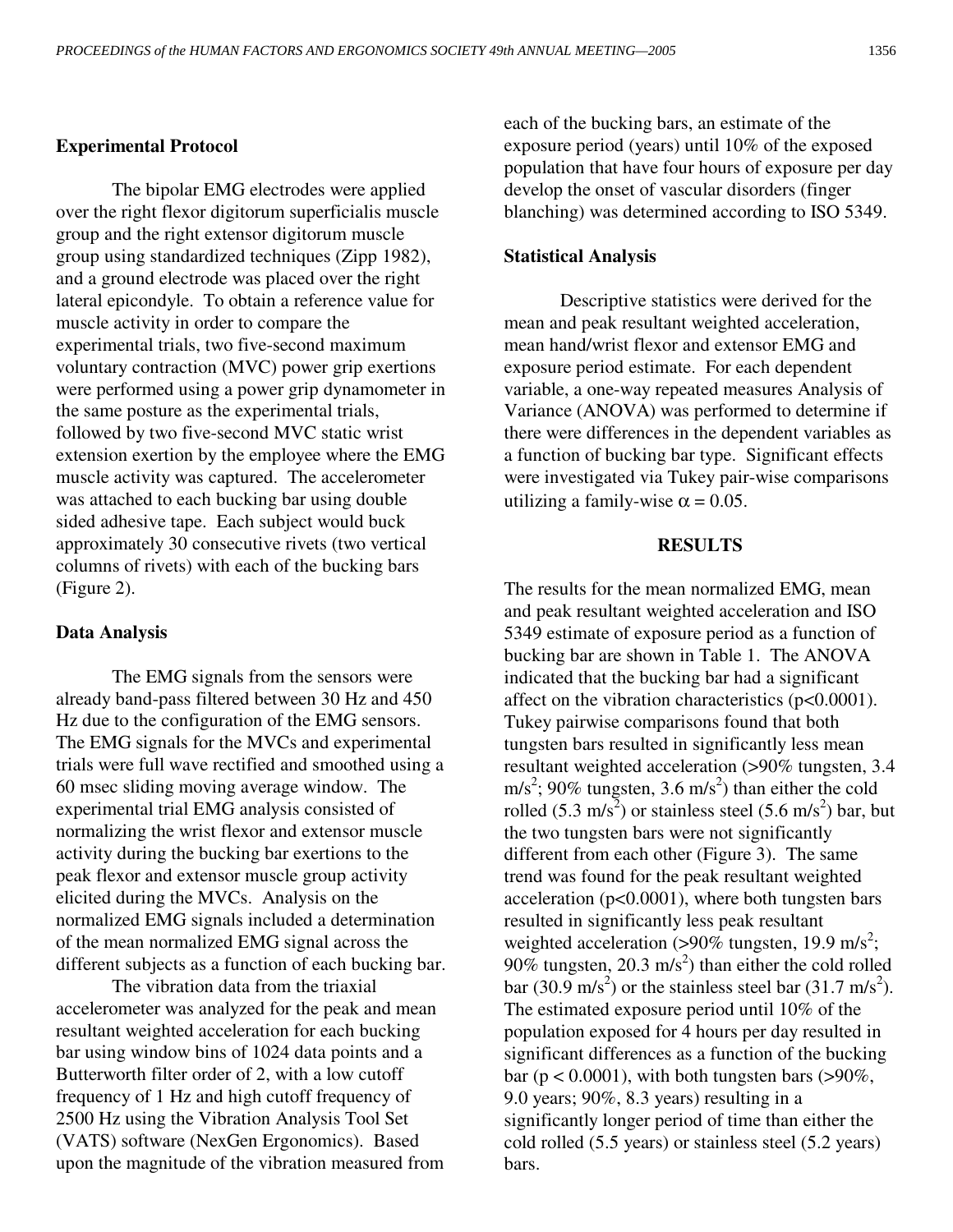The ANOVA on the muscle activity indicated that neither the mean hand/wrist flexor (p  $= 0.3056$ ) or extensor (p = 0.7796) EMG muscle activity varied significantly as a function of bucking bar.

Table 1. Mean (SD) results for the dependent variables as a function of bucking bar type. Dependent variables with different letters (A and B) as a function of bucking bar material are significantly different.

|                                                           | <b>Bucking Bar</b>          |                           |                             |                           |
|-----------------------------------------------------------|-----------------------------|---------------------------|-----------------------------|---------------------------|
| Dependent<br>Variable                                     | $>90\%$<br>Tungste<br>n     | 90%<br>Tungste<br>n       | Cold<br>Rolled              | <b>Stainless</b><br>Steel |
| Mean<br>Resultant<br>Weighted Acc<br>$(m/s^2)$            | 3.4 <sup>A</sup><br>(0.8)   | 3.6 <sup>A</sup><br>(0.4) | $5.3^{\rm B}$<br>(0.5)      | $5.6^{\rm B}$<br>(0.6)    |
| Peak<br>Resultant<br>Weighted Acc<br>$(m/s^2)$            | $19.9^{\rm A}$<br>(2.7)     | $20.3^{A}$<br>(2.9)       | 30.9 <sup>B</sup><br>(2.6)  | $31.7^{\rm B}$<br>(3.0)   |
| Mean<br>Normalized<br><b>Flexor EMG</b><br>$(\%MVC)$      | 0.31 <sup>A</sup><br>(0.13) | $0.36^{A}$<br>(0.14)      | 0.36 <sup>A</sup><br>(0.15) | $0.34^{A}$<br>(0.14)      |
| Mean<br>Normalized<br>Extensor<br><b>EMG</b><br>$(\%MVC)$ | $0.13^{A}$<br>(0.02)        | $0.15^{A}$<br>(0.03)      | $0.14^{A}$<br>(0.02)        | $0.14^{A}$<br>(0.01)      |
| Exposure<br>Period<br>(years)                             | 9.0 <sup>A</sup><br>(2.0)   | 8.3 <sup>A</sup><br>(1.0) | $5.5^{\rm B}$<br>(0.5)      | $5.2^{\rm B}$<br>(0.6)    |



Figure 3. Mean resultant weighted acceleration as a function of bucking bar (error bars represent +/- one standard deviation). Bars with same letters are not significantly different from each other.

#### **DISCUSSION**

 Vibration exposure from riveting tasks during the assembly of aircraft arises from several sources, including rivet guns, power drills, and using bucking bars. Although vibration dampened rivet guns are currently available, their use among experienced riveters has been reported to have a negative affect on quality of the rivets due to overdriving rivets because of the loss of the "feel" when the rivet is set, resulting in rework (Melhorn 1996). Spring dampened bucking bars were also available to the employees at the aircraft manufacturing site, however, subjective reports from experienced employees indicated that these spring dampened bucking bars did not allow for the "feel" of when the rivet was completely set. Thus, the experienced employees preferred the metal bucking bars.

 Efforts to reduce the risk of MSD from vibration exposure can be achieved by eliminating the vibration exposure, reducing the duration of vibration exposure, or reducing the magnitude of the vibration acceleration. The current study investigated the potential to reduce the magnitude of the vibration acceleration by using a bucking bar made from alternate materials. Although subjective reports from employees indicated that the vibration was reduced by using the heavier tungsten bars compared to using the traditional steel bucking bars, the effect that the larger mass of the tungsten bar might have on the grip force was unknown. Thus, the safety personnel did not want to utilize tungsten bucking bars if their use resulted in increased grip force during the riveting tasks as compared to the steel bucking bars that were currently in use.

 The magnitude of the acceleration measured on the steel bucking bars in this study (5.3 to 5.6  $m/s<sup>2</sup>$ ) was of the same magnitude found at the lower end of the range of mean frequency weighted accelerations (5.5 to 12.3 m/s<sup>2</sup>) measured on bucking bars by Burdorf and Monster (1991). The population studied by Burdorf and Monster (1991) showed significant associations between duration of riveting (in years) and complaints of pain or stiffness of the wrist, as well as symptoms of white finger. Thus, there is historical support for efforts